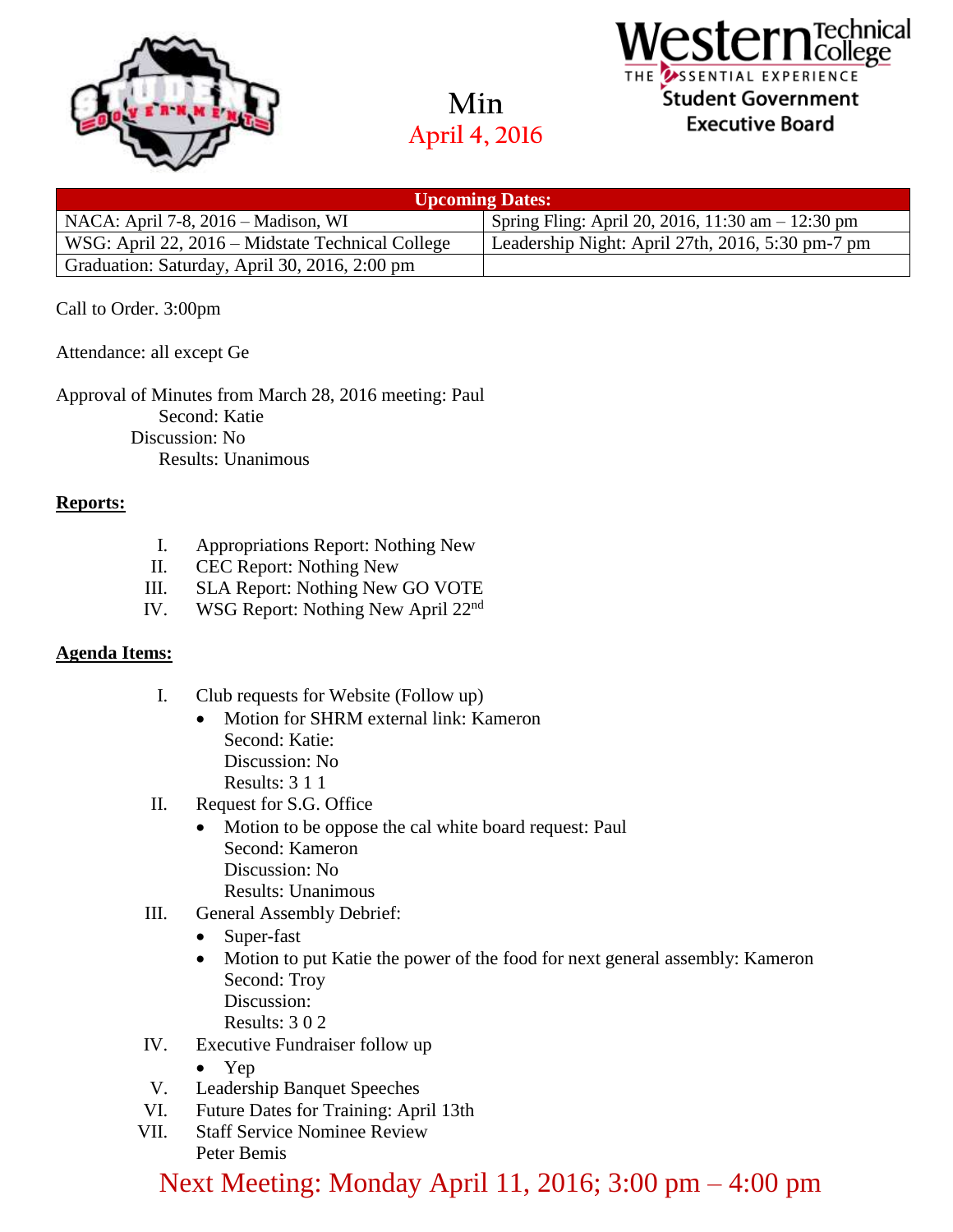## **Miscellaneous Announcements:**

Motion to adjourn: Katie Second: Kameron Discussion: No Results: Yes

# Meeting Minutes for Monday, March 28, 2016

Call to Order. 3:04pm

Attendance: Everybody

Approval of Minutes from March 21, 2016 meeting: Paul Second: Kameron Discussion: No Results: Unanimous

### **Reports:**

| $\mathbf{I}$ . | Appropriations Report: BUDGET PASSED!                           |  |
|----------------|-----------------------------------------------------------------|--|
|                | Motion to change student engagement to student leadership: Paul |  |
|                | Second: Troy                                                    |  |
|                | Discussion: No                                                  |  |
|                | <b>Results: Unanimous</b>                                       |  |
| П.             | CEC Report: Nothing new Zach gets no credit                     |  |
|                | $CI \wedge$ Panort: Nothing                                     |  |

- III. SLA Report: Nothing
- IV. WSG Report: Nope nope

# **Agenda Items:**

- I. SLT Debrief: It went well Dylan said "it was one of our better meetings"
- II. Club requests for Website: SHRM wants and external link with them. Do we want to give this to them.
	- Motion to table this idea of SHRM: Troy Second: Dylan
	- Discussion: No
	- Results: Unanimous
- III. Leadership Banquet Request: A club asked if we can have multiple nominees. We all think clubs should only have one.
- IV. Executive Fundraiser follow up: We like the 4-5 and backup is the 18-19 i. Open Dates in April: 4-5, 11-12, 18-19, 25-26
- V. CEC/ Executive Involvement